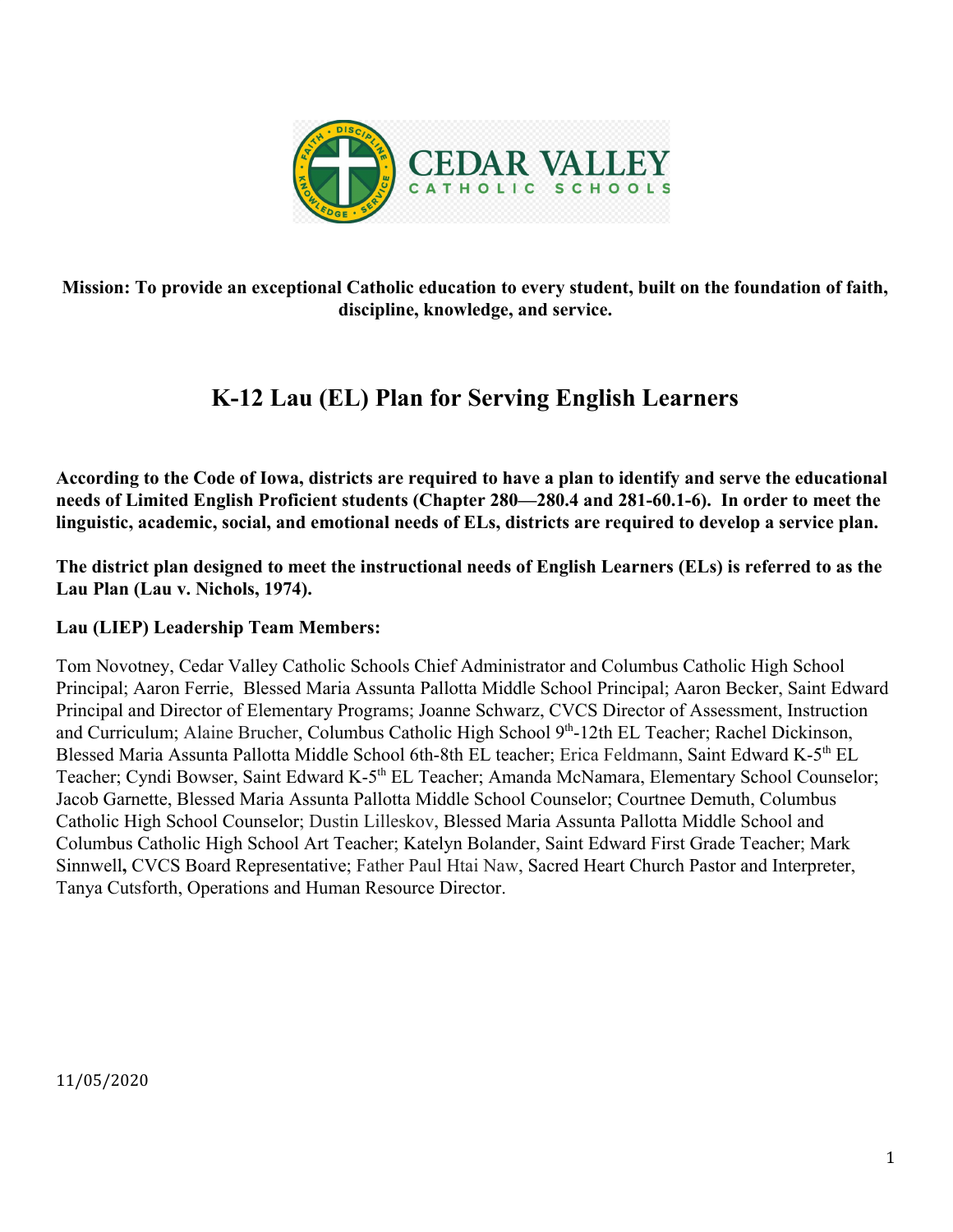# **I. Lau Plan Guiding Principles**

- A. English language development To help English Learners become English proficient in the language skills of reading, writing, speaking, and listening.
- B. Academic achievement To educate English Learners to meet the same challenging academic content and student academic achievement that all children are expected to meet.
- C. Cross-cultural goals To facilitate the inclusion of English Learners while paying specific attention to the multicultural backgrounds of the students.

# **II. Identification and Placement of EL Students in a Language Instruction Educational Program (LIEP)**

# *A. Home Language Survey*

During registration, all families will complete the Home Language Survey - IA and Student Race and Ethnicity Reporting. The Home Language Survey and Student Race and Ethnicity Report is located on PowerSchool utilized by Cedar Valley Catholic Schools is derived from TransACT [form IA] and includes information regarding race and ethnicity. It will be provided to parents, to the extent practicable, in a language they can understand. Cedar Valley Catholic Schools is prepared to conduct oral or native language interviews in the student's home language with those adults who may not have sufficient English or literacy skills to complete a survey written in English. Families registering children will be assisted in completing documents and registration materials on-site as needed. If home language assistance is necessary in order to secure accurate data, every reasonable attempt will be made to provide this support.

Tom Novotney, Cedar Valley Catholic Schools Chief Administrator and Columbus Catholic High School Principal; Aaron Ferrie, Blessed Maria Assunta Pallotta Middle School Principal; Aaron Becker, Saint Edward Principal and Director of Elementary Programs review the HLS for their schools to verify if a language other than English is represented.

Tom Novotney, Cedar Valley Catholic Schools Chief Administrator and Columbus Catholic High School Principal; Aaron Ferrie, Blessed Maria Assunta Pallotta Middle School Principal; Aaron Becker, Saint Edward Principal and Director of Elementary Programs will share this information with the EL teacher who will conduct an English Language Proficiency Assessment.

A copy of the signed HLS-IA with information regarding race and ethnicity will be placed in each (ELL and non-ELL) student's cumulative folder.

#### *B. EL Proficiency Program Placement Assessment*

All students who may be English Learners, based on the Home Language Survey, are assessed for such status within 30 days of enrollment in a Cedar Valley Catholic School.

To meet these requirements, Alaine Brucher, Columbus Catholic High School 9<sup>th</sup>-12th EL Teacher; Rachel Dickinson, Blessed Maria Assunta Pallotta Middle School 6th-8th EL teacher; Erica Feldmann, Saint Edward K-5<sup>th</sup> EL Teacher; Cyndi Bowser, Saint Edward K-5<sup>th</sup> EL Teacher are trained to administer and score the assessments. Certificates of completion will be stored in the personnel files.

These EL teachers administer the state required English Language Proficiency Screener to measure listening, speaking, reading, and writing levels in English, within 30 days of enrollment. Each Cedar Valley Catholic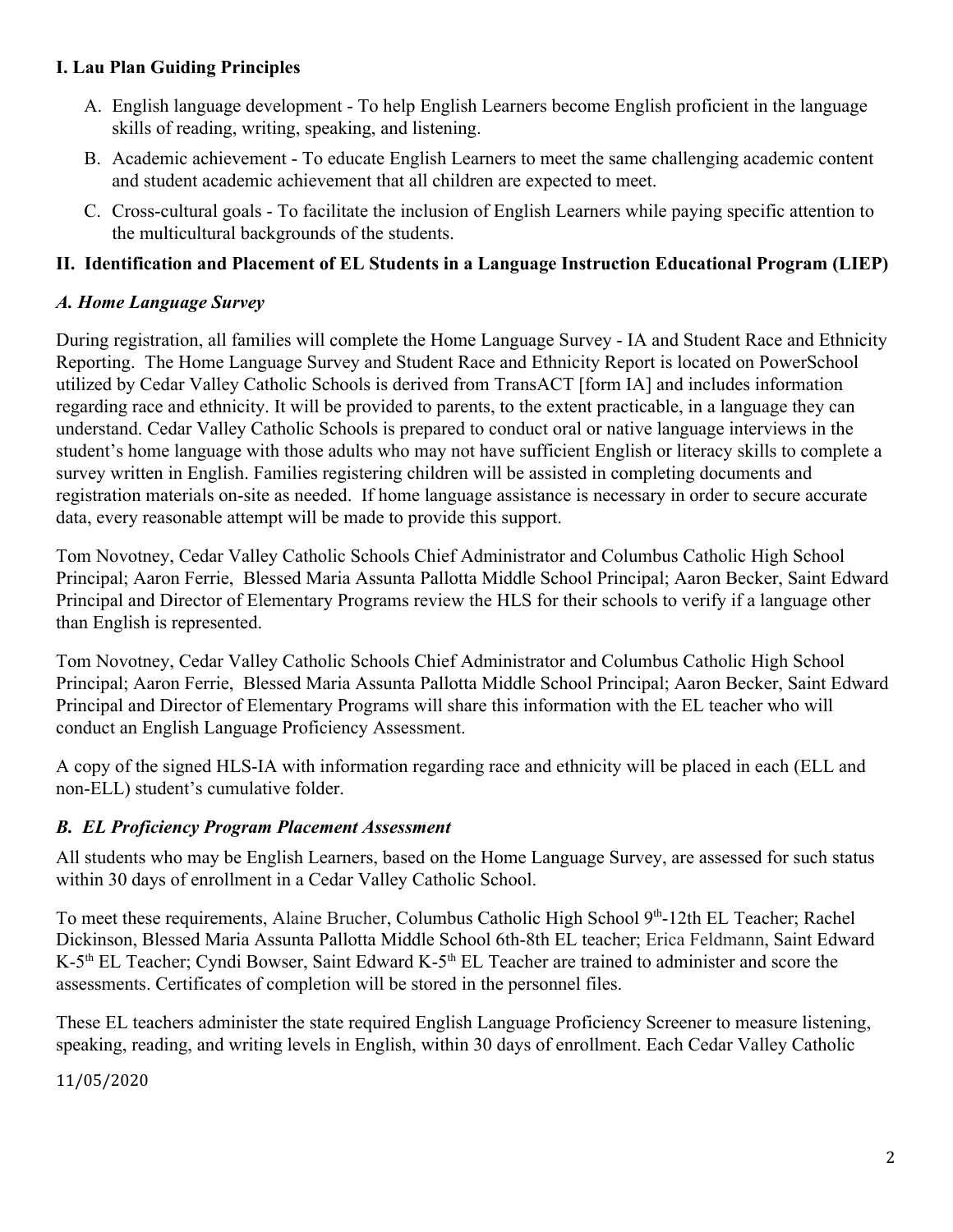Schools site's previously listed administrator will ensure that the assessment is completed within mandated timelines. English Language Proficiency Screener is given on-site, on-site and remotely or remotely only, depending on if school is On-Site, Hybrid or Required Continuous Learning respectively. Completed screening assessments will be kept in the student's cumulative folder.

# *C. LIEP Placement*

The process to place students in appropriate Language Instruction Education Programs and content courses involves the collaborative work of the Lau Leadership team. The Lau Leadership team (listed below) will use a common form to gather and review data, including the results from the English language proficiency assessment, along with state and district standardized assessments in reading and math. Cedar Valley Catholic Schools will review prior student records, teacher interview information, parent information, teacher observations, referrals, student grades, and informal assessment information.

The Lau Site Leadership teams at each site are as follows:

Columbus Catholic High School: Tom Novotney, Cedar Valley Catholic Schools Chief Administrator and Columbus Catholic High School Principal; Alaine Brucher, Columbus Catholic High School 9th-12th EL Teacher; Courtnee Demuth, Columbus Catholic High School Counselor

Blessed Maria Assunta Pallotta Middle School: Aaron Ferrie, Blessed Maria Assunta Pallotta Middle School Principal; Rachel Dickinson, Blessed Maria Assunta Pallotta Middle School 6th-8th EL teacher; Jacob Garnette, Blessed Maria Assunta Pallotta Middle School Counselor

Saint Edward: Aaron Becker, Director of Elementary Programs and Principal; Erica Feldmann, K-5<sup>th</sup> EL Teacher; Cyndi Bowser, K-5<sup>th</sup> EL Teacher, Amanda McNamara, Elementary School Counselor

If the student is non-English proficient or limited English proficient in any of the English language development subtests (speaking, listening, reading, and writing), the student is identified by the team for the LIEP.

Based on English Language development, academic needs, and other pertinent data, the team will identify EL students who will be assigned to mainstream classrooms/content courses with students the same chronological age, with no more than two years differential.

Appropriate LIEP services will begin upon identification.

# *D. Parental Notification*

Parental information will be provided in an understandable and uniform format, and to the extent practicable, in a language that the parents can understand.

Notice will be sent upon:

- 1. Determination of student eligibility Sent upon completion of a student's first assessment for placement in an English language development program. (Form: Determination of Student Eligibility and Permission from TransAct, English Language Development Program Placement (Sent once upon placement).
- 2. Notification of English Language development program placement Sent upon initial or annually to explain students' placement in an English language development program. (Form: Notification of English Language Development Program Placement-Version A from TransAct)
- 3. Parental forms are distributed in a language most easily understood within 30 days of enrollment, both upon initial and annual school enrollment. These forms are derived from TransACT English Learner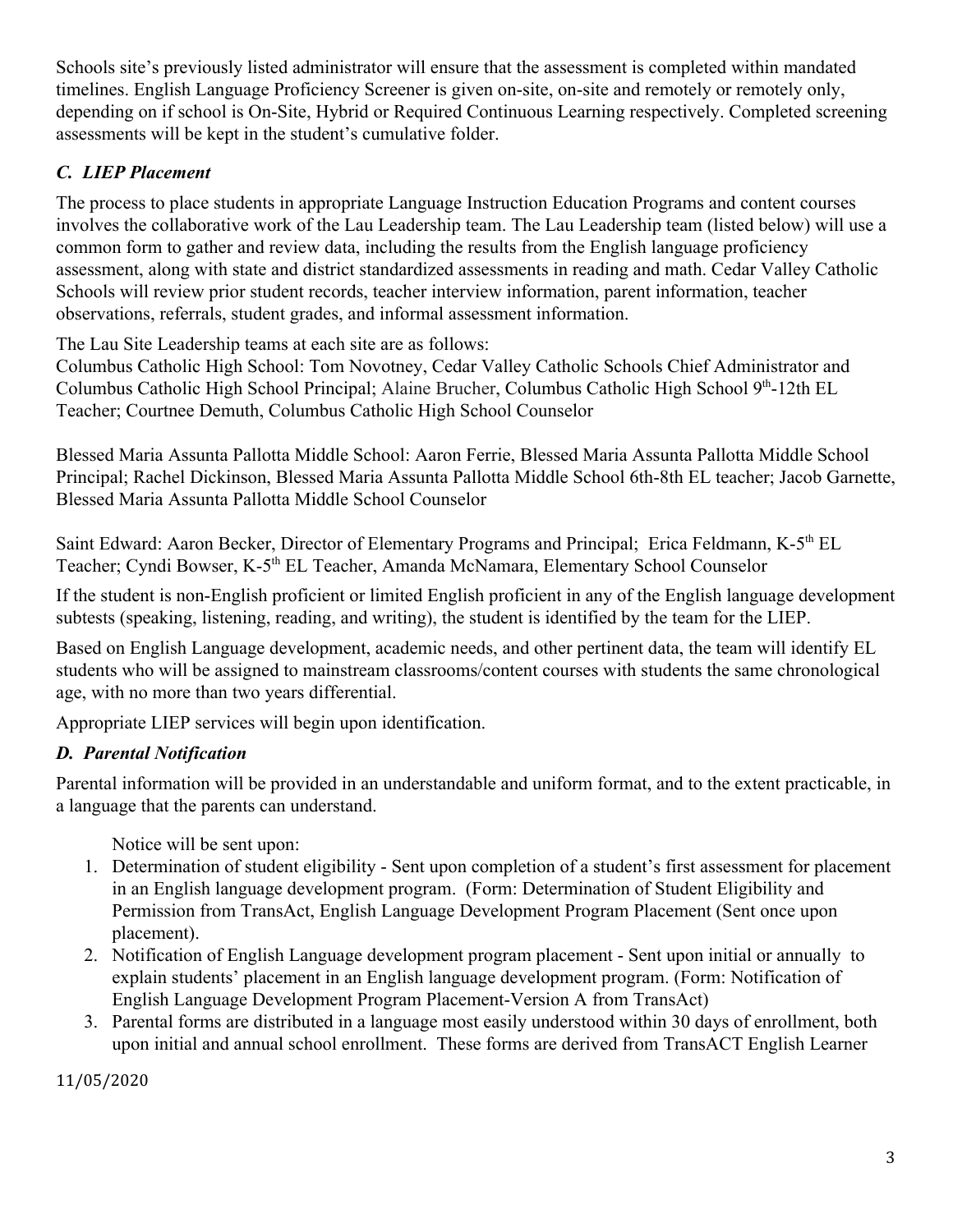Program Placement (Required-Meets ESSA Requirements). At Cedar Valley Catholic Schools, the Lau Site Leadership teams (listed previously) at each site ensures this work is completed.

4. A copy of both notices is kept in the student's cumulative folder.

# *E. Process for Waiving Students from LIEP*

1. Parents do have the right to waive enrollment in the LIEP. If a parent wishes to decline services, a meeting is held to discuss recommendations, concerns, ELPA21 Screener and/or ELPA21 Summative Assessment requirements, and potential outcomes with parents. Parents are provided a copy of the *Explanation of Consequences for not Participating in Language Program* notice. Documentation of this meeting is kept in the student's cumulative folder.

2. To waive enrollment, parents must sign a *Request for Change in Program*. The signed waiver is kept in the student's cumulative folder. (Form: Request for Change in Program Participation from TransACT)

3. The school will provide support to students who have waived enrollment in the LIEP within the classroom to ensure English language development and academic progress. The EL teacher will collaborate once a quarter with the general education teacher of the students to ensure students choosing to waive services will receive best practice instructional strategies with appropriate accommodations, based on the student's level of language acquisition performance to ensure progress towards achievement of English language proficiency and academic achievement. These students will be given the ELPA21 Summative Assessment to monitor progress towards English language proficiency until proficiency is reached.

#### **III. Language Instruction Education Program (LIEP)**

*A. LIEP Goals*

#### **Long and Short Range Goals:**

Academic Goal:

Long-Range Goal for Academic Goal: Five percent increase in the percentage of English Learners who are proficient or above, based on the *Iowa Statewide Assessment of Student Progress* (ISASP) third through twelfth grade English Language Arts Total Achievement Level, within the next five years (2019-2020 School Year to 2024-2025 School Year).

2018-2019 Results: ISASP ELA Achievement Level: 29% of CVCS EL were proficient.

Short-Range Goal for 2020-2021:

ISASP ELA Achievement Level: 30% of CVCS EL will be proficient.

#### English Language Acquisition Goal:

Long-Range Goal for English Language Proficiency: Five percent increase in the percentage of English Learners who are proficient , based on the ELPA21 Summative Assessment results, within the next five years (2017-2018 School Year to 2021-2022 School Year).

| 2016-2017 Results: | ELPA21 Summative Assessment: 1.6% of CVCS EL were proficient.  |
|--------------------|----------------------------------------------------------------|
| 2017-2018 Results: | ELPA21 Summative Assessment: 15.6% of CVCS EL were proficient. |
| 2018-2019 Results: | ELPA21 Summative Assessment: 20% of CVCS EL were proficient.   |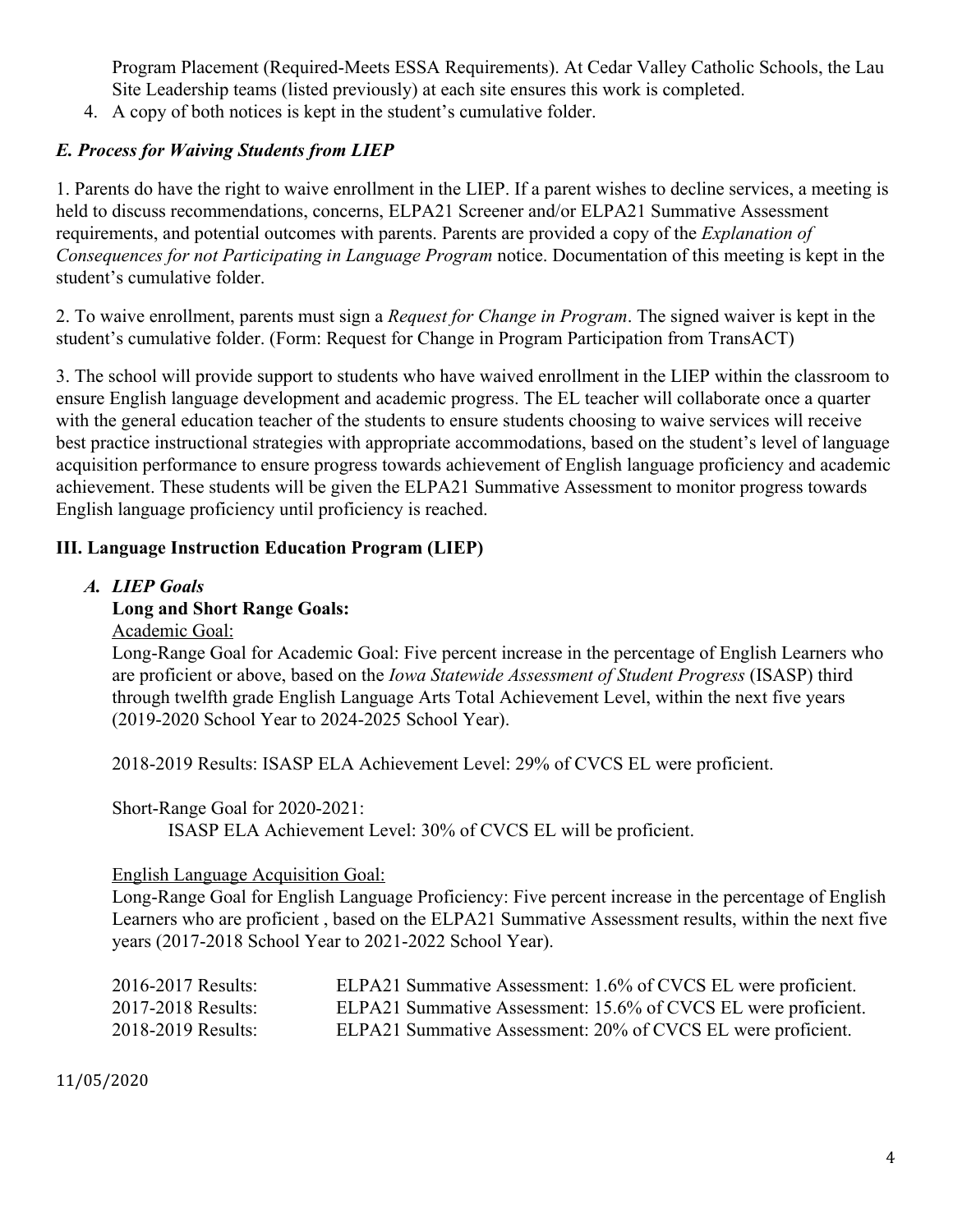Short Range Goal for 2020-2021: ELPA21 Summative Assessment: 18% of CVCS EL will be proficient.

#### *B. LIEP Services*

Cedar Valley Catholic Schools will utilize the Newcomer Program for non-English speaking students in the CVCS district who have been in the U.S. for less than two years and are in third grade or higher. The Newcomer classes are provided at Cedar Valley Catholic Elementary Schools, taught by the EL certified teacher, and held a minimum of 50% of the school days: fifteen minutes per school day at the elementary level or one class period per school day at the middle school and high school level. The Newcomer Program prepares students to be able to actively participate in the general education classroom and grade specific content classes. Through this program students will develop their essential basic language and social skills through accelerated instruction as well as receive assistance in acculturation into the United States schools, community and cultures. General education and content-area teachers, who have Newcomer EL students in their classrooms, will use appropriate teaching and assessment strategies with appropriate accommodations provided to them through their Lau Leadership team members as well as scaffolding teaching techniques to provide these students access to the core. District-designed curriculum materials aligned to the Core and English Language Proficiency standards will be used. Services are provided on-site, on-site and remotely or remotely only, depending on if school is On-Site, Hybrid or Required Continuous Learning respectively.

#### **Elementary and Middle School English as a Second Language (ESL):**

In addition to the Newcomer Program provided at Saint Edward School service EL students through one or more of the following programs. All programs are provided on-site, on-site and remotely or remotely only, depending on if school is On-Site, Hybrid or Required Continuous Learning respectively.

English as a Second Language (ESL): This is a structured language acquisition program for students whose native language is other than English. Instruction is provided in English only and adapted to the student's English proficiency level. This instructional method is used to make academic instruction in English understandable to English learners. This will help them acquire proficiency in English while at the same time achieving in content areas. Intensity and frequency of services are such that services for each EL student are reasonably calculated to ensure benefit based on each student's individual needs in both language domains and academic learning. This is true until each EL student is deemed proficient. (EEOA and Title VI of the Civil Rights Act using Castañeda standards, 648 F.2d at 1010) EL students receive this service, taught by the EL certified teacher, until they can demonstrate functional ability to read, write, listen, and speak in English language at age-appropriate and grade-level appropriate levels.

All LIEP supports access to the district's core curriculum. The Core Curriculum is aligned to the ELP Standards. Scope and sequence is aligned to both the ELP standards and ELA standards. Research based instruction and assessment that meet the needs of all learners will be provided. A minimum of monthly progress monitoring will be provided, adjustments to instruction is made based on progress monitoring, if needed.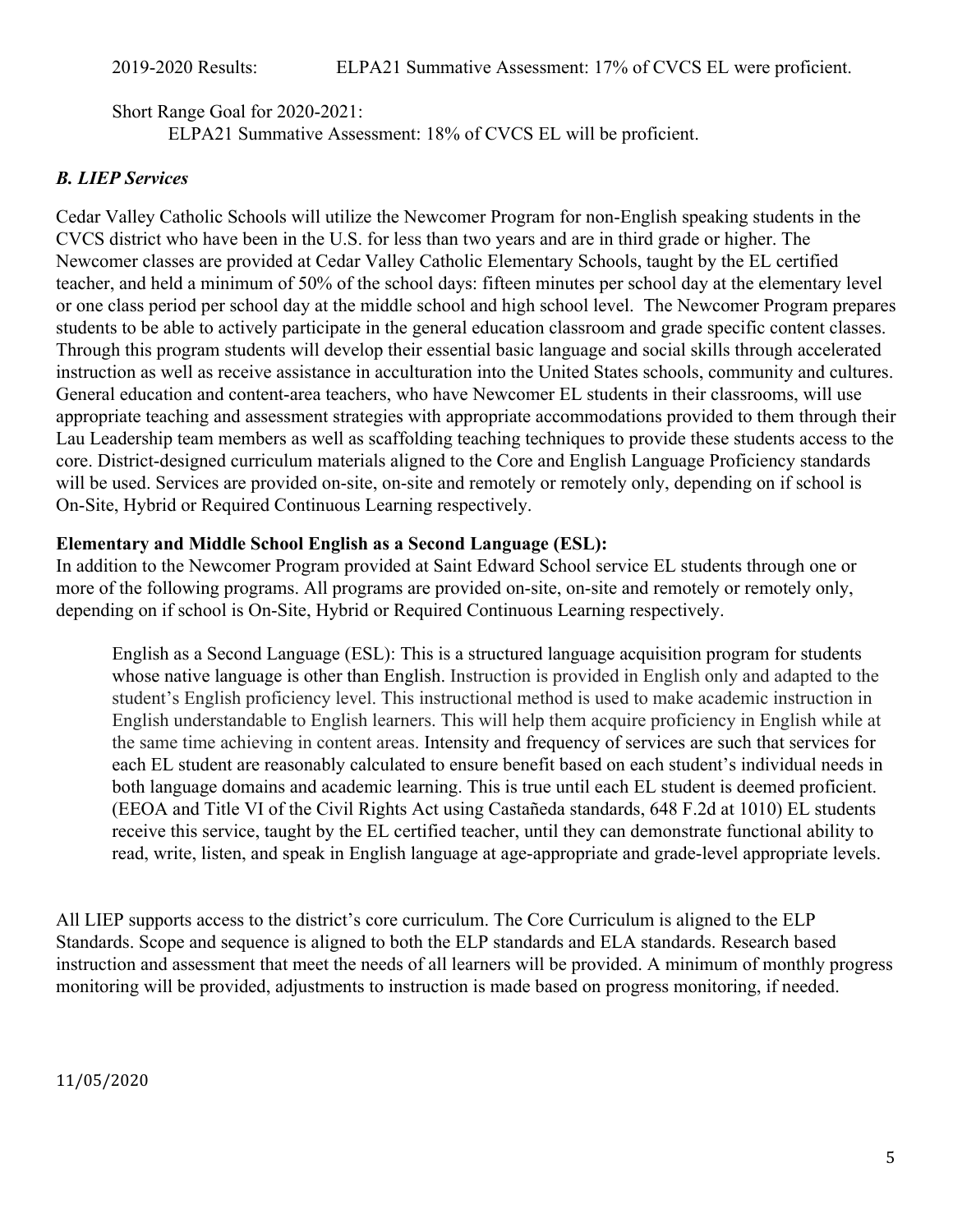In addition, the LIEP teacher works with the general education teachers at least once a quarter to provide identified best practice instructional strategies based on language acquisition levels in each area (reading, writing, speaking, listening). Scaffolding instructional techniques as well as differentiated instruction will be provided in the general education classroom, as needed, to provide students access to the core.

Small group strategic support, using materials at the language proficiency level that is directed by the general education teacher, Title One and/or Reading Skills teachers will be provided to build background knowledge needed to access the core, if EL students qualify for these services based on program requirements. Elementary EL students will use materials, as based on need, through supplemental phonemic awareness, phonics and/or guided reading programs. Instruction will be focused on vocabulary acquisition and comprehension. Instruction is provided on-site, on-site and remotely or remotely only, depending on if school is On-Site, Hybrid or Required Continuous Learning respectively. Ancillary materials will be used as appropriate to enhance language acquisition.

#### **High School English as a Second Language (ESL):**

Columbus Catholic High School LIEP services consist of EL courses that provide appropriate instruction and support for ELL identified students. Courses and services provided are direct language instruction classes that are differentiated by students' level of English language proficiency. District-designed curricular material along with the *National Geographic Edge* program, which are aligned to the Core and ELP standards, will be used. These courses focus on the four areas of communication skills needed to access the core: reading, writing, speaking, and listening. Students receive support as needed in a structured study hall where students receive assistance with homework, studying for assessments and essential skills that are not explicitly taught in other classes. The amount of instructional time students spend in LIEP courses each week is dependent on the proficiency levels of the students.

All LIEP supports access to the district's core curriculum. The Core Curriculum is aligned to the ELP Standards. Scope and sequence is aligned to both the ELP standards and ELA standards. Research based instruction and assessment that meet the needs of all learners will be provided.

The Lau Leadership Team (listed previously) works with the content course teachers at least once a quarter to provide identified instructional strategies based on language acquisition levels. In addition, the content course teachers scaffold lessons and provide differentiated instruction, as needed, to provide students access to the core.

#### **EL Students Served**:

 All Cedar Valley Catholic Schools EL students, including those with disabilities, identified through ELPA21 Screener or at Emerging and Progressing levels based on ELPA21 Summative Assessment will receive direct EL instruction unless parents have waived LIEP services.

#### *C. Parent Notification and Waiving*

Cedar Valley Catholic Schools follows the process and timeline stated below for notifying parents in a language most easily understood.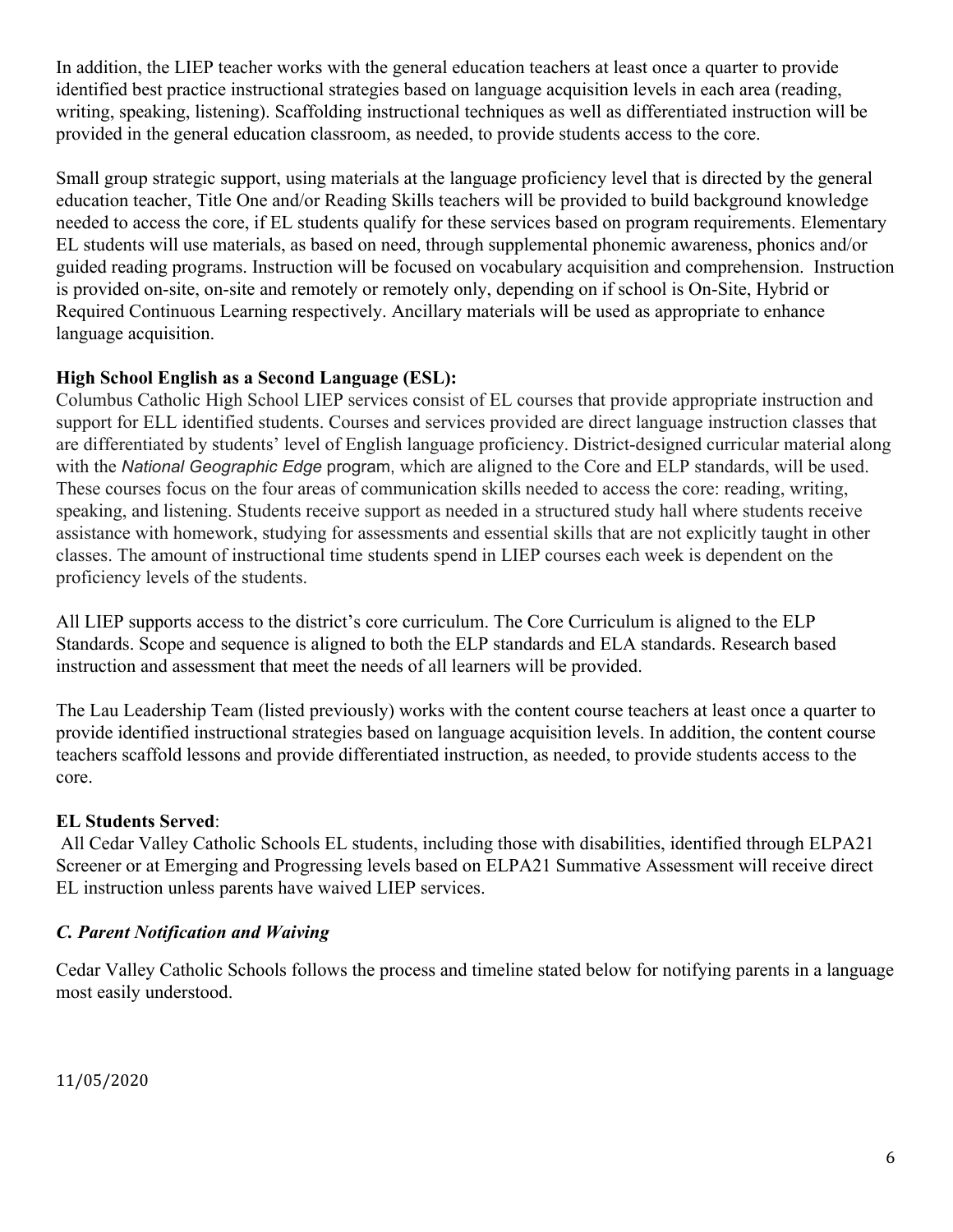- 1. Parents must be notified annually of student placement in the LIEP. (Form: TransACT English Learner Program Placement (Required-Meets ESSA Requirements)
- 2. Parents are notified no later than 30 calendar days after enrollment.
- 3. Assigned Site Administrators are responsible for implementing the parental notification process at their assigned sites.
- 4. Annual record of this notification is stored in the student's cumulative file.
- 5. Parents do have the right to waive enrollment in the LIEP. If a parent wishes to decline services, a meeting is held to discuss recommendations, concerns, and potential outcomes with parents. Parents will be provided the *Explanation of Consequences for Not Participating in English Language Program* notice and *Request for Change in Program Participation* form. To waive enrollment, parents must indicate this on the program placement notice and return this notice to the school. (Form: TransACT English Learner Program Placement (Required-Meets ESSA Requirements)
- 6. The Lau Site Leadership teams (listed previously) at each site ensures this work is completed.
- 7. A copy of both notices is kept in the student's cumulative folder.

# *D. Parent Communication – Waived Services*

1. Annual communication (Form:TransACT English Learner Program Placement (Required-Meets ESSA Requirements) is sent to parents who have previously waived services.

2. To continue to waive enrollment, parents must indicate this on the program placement notice and return this notice to the school. A meeting held to discuss recommendations, concerns, ELPA21 assessment requirements, and potential outcomes and provide the *Explanation of Consequences for Not Participating in English Language Program* notice and *Request for Change in Program Participation* form.

3. The signed notification waiver is kept in the student's cumulative folder.

# *E. Highly Qualified LIEP and Content Staff*

The EL teachers at Cedar Valley Catholic Schools are required to have an ESL endorsement as well as content-area certification if the staff serves as the teacher of record for content area courses.

Teachers providing instruction through content area classes are endorsed in the content area in which instruction is being provided.

# *F. Administrator Oversight*

Tom Novotney, Cedar Valley Catholic Schools Chief Administrator is responsible for oversight of the LIEP. He will participate in training on ELL by completing all EL standards modules and AEA PD Online - Understanding Title III Requirements as well as attending EL focused webinars and conferences.

# *G. Access to Iowa Core and ELP Standards*

Cedar Valley Catholic Schools ensures ELs have meaningful access to instruction based on both the Iowa Core and ELP (English language proficiency) standards. General education and content-area teachers, who have EL students in their classrooms, will use appropriate best practice teaching and assessment strategies, provided to them through their Lau Leadership team members (listed previously), as well as scaffolding teaching techniques and differentiated instruction to provide these students access to the core. Focus will be placed on vocabulary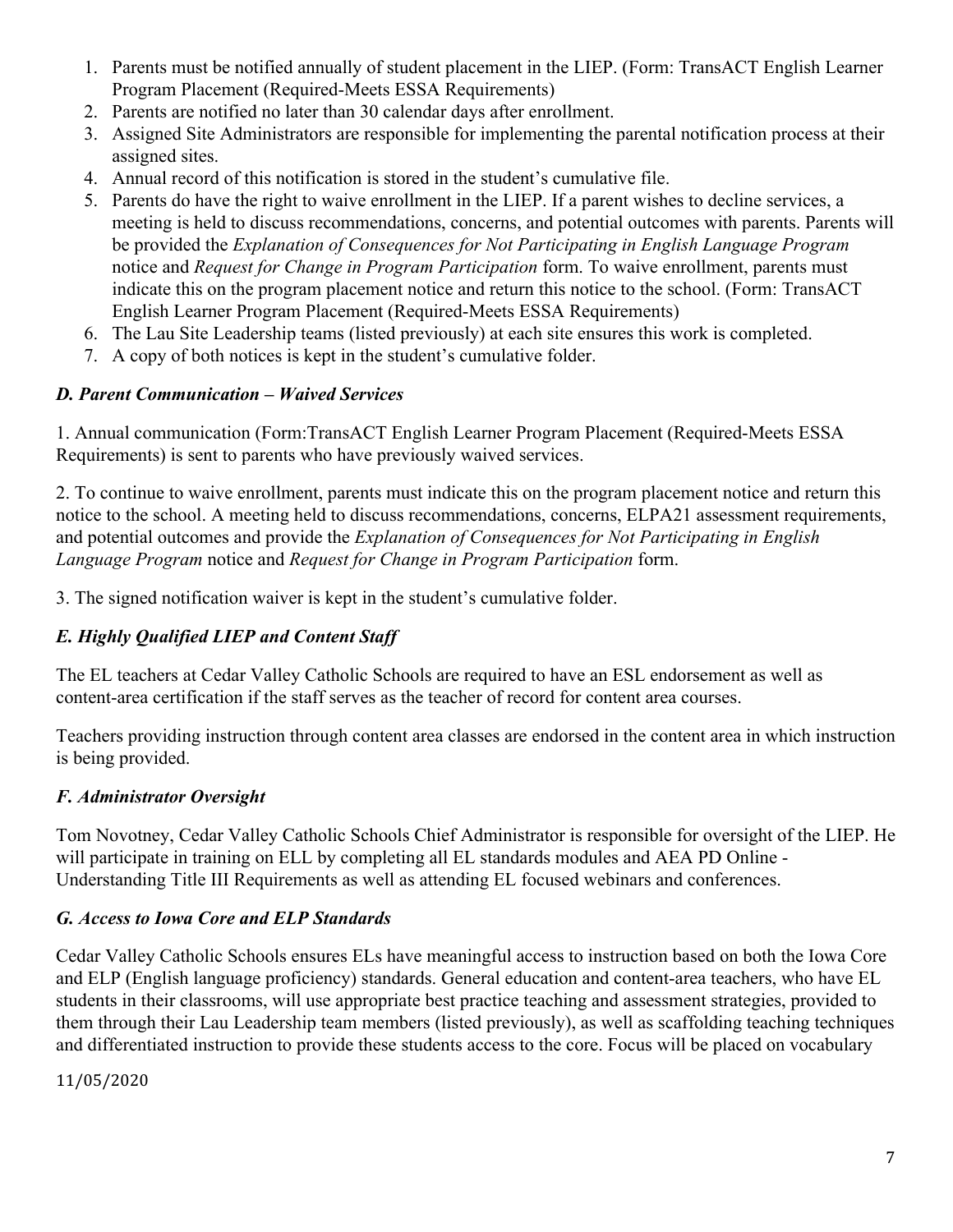development. To ensure content is comprehensible the supplemental materials and resources used, including technology resources, will be:

- Age-appropriate and support grade-level/content curriculum
- Focus on concepts being taught at a particular grade level
- Materials at a lower readability level that support age-and grade-appropriate curriculum and content area
- Whenever possible, provide different readability levels related to the same grade level topic/concept
- Match program's needs, selecting materials that preview the content instruction in the general education/content area classroom.

Collaboration between the EL and classroom/content teachers occurs at least quarterly, with other meetings as needed, during common planning times. Documentation of these meetings will include time, date, staff members present as well as an action plan to support EL students in meeting grade level ELP Standards. Each site's Lau Leadership team will be responsible for tracking the progress of the action plan. Copies of collaborative meeting documentation will be kept by each site's principal.

# *H. Curriculum and Supplemental Resources for LIEP*

Cedar Valley Catholic Schools is currently utilizing the following curricular materials within the LIEP Program.

Elementary EL students will use district-approved materials, which align to the core ELA standards and ELP standards, to provide supplemental instruction in phonemic awareness, phonics and fluency skills. Guided reading and leveled strategy groups, which are taught by the general education teacher, use leveled books that focus on vocabulary acquisition and comprehension. These materials are aligned to the EL students' reading levels with focus on skills based on their English language acquisition level.

At the middle school and high school level, district-approved materials that align to the students' English language acquisition levels such as leveled books for vocabulary development and reading comprehension, units that align to advance academic language development and academic achievement along with *Word by Word* Picture Dictionaries are used based on individual student's levels of proficiency in the four identified language acquisition areas.

In addition, teacher-created, district-approved materials adjusting content to ELs' language proficiency levels with focus on key knowledge and skills needed to meet the Iowa Core and ELP standards are utilized.

All materials are reviewed and updated on a regular basis, through the Cedar Valley Catholic Schools' Curriculum Review Process based on content areas. Cedar Valley Catholic Schools' Curriculum and Supplemental decision-making process follows the system's curriculum review process, supporting the CVCS vision, mission and goals. CVCS considers the needs of ELs in core curriculum reviews. When updating curricular materials, the process includes input from Lau Site Leadership Team members (previously listed).

LIEP curriculum and supplemental resources are selected, purchased, and updated based on the following criteria:

- Age-appropriate and support grade-level/content curriculum
- Focus on concepts being taught at a particular grade level
- Materials at a lower readability level that support age-and grade-appropriate curriculum and content area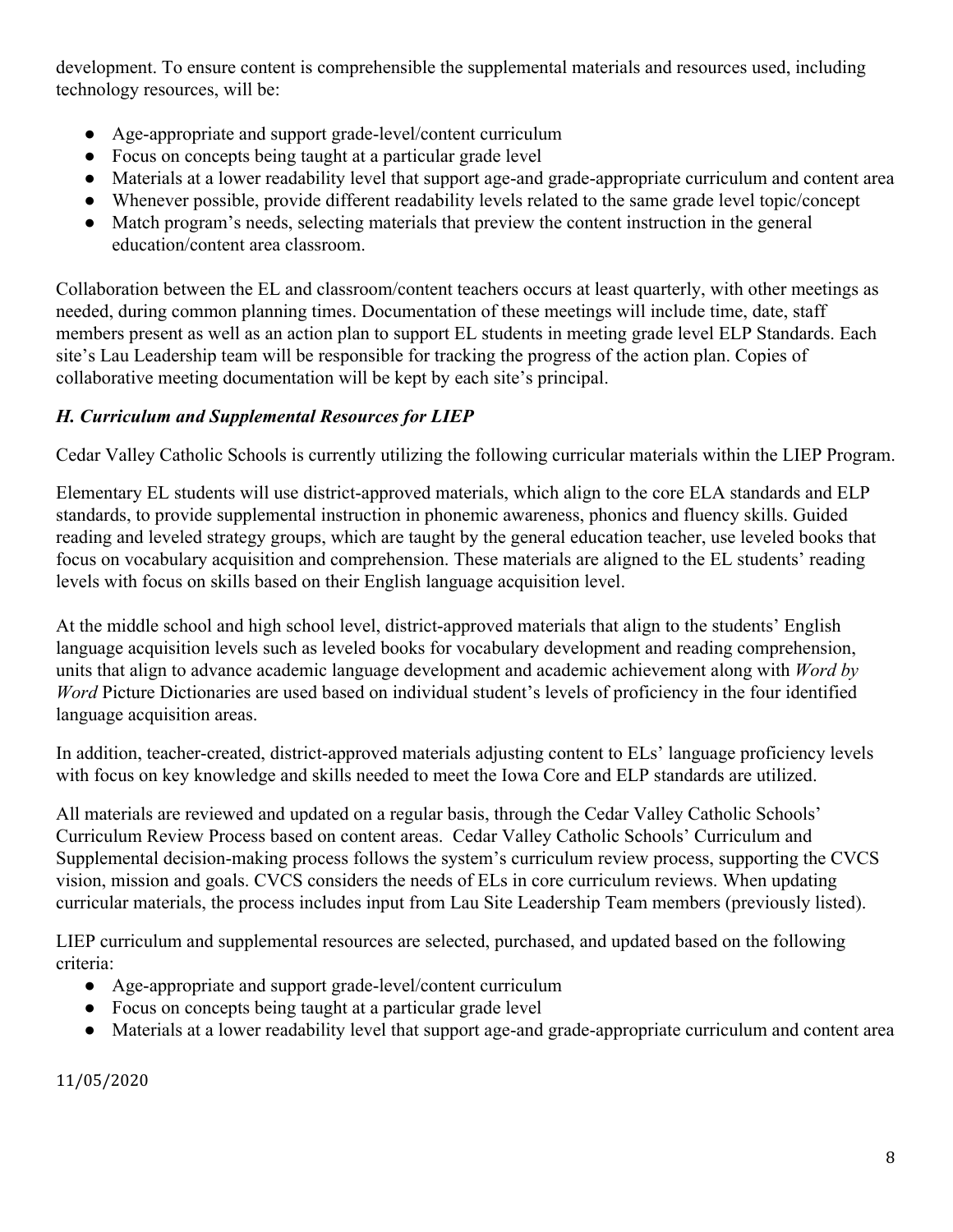- Whenever possible, provide different readability levels related to the same grade level topic/concept
- Match program's needs, selecting materials that preview the content instruction in the general education/content area classroom.

This includes technology supports that:

- Provide English learners with the ability to access, evaluate, organize, synthesize, and disseminate information
- Encourage and assist English learners in interacting with native speakers in both instructional and social contexts
- Directly targets and promotes at least one or more of the language domains (reading, writing, listening, and speaking), relying on language acquisition activities
- Enhance understanding through types of supports (sensory, graphic, and interactive) needed by English learners at different levels of language proficiency, matching learner to appropriate technology

Technology is never the primary source of instruction/learning.

#### **IV. Process to Provide Meaningful Access to all Co-curricular and Extracurricular Programs**

*A. Talent and Gifted Considerations (As a non-public accredited school, we are not required to provide a talented and gifted instructor, but students will have access to differentiation and extension activities similar to non-ELL students, Language needs of ELs will be supported.)*

Cedar Valley Catholic Schools will refer to the following resources:

- Waterloo Community Public Schools ELL facilitators and consultants along with Central Rivers AEA EL consultants
- [Identifying Gifted and Talented English Language Learners](https://www.educateiowa.gov/sites/files/ed/documents/IdentifyGiftedTalentedELL.pdf)

#### *B. Special Education Considerations*

The Cedar Valley Catholic Schools will refer to the following resources:

- Central Rivers AEA Special Education consultants
- Waterloo Community Public Schools consultants

Cedar Valley Catholic Schools will utilize the following process to identify EL students for special education.

- Convene a full, multidisciplinary IEP assessment team including administrator, educators, Central Rivers AEA assessors, interpreters, EL teacher who is a person with a requisite knowledge of the child's language needs and training in second language acquisition. [Joint Guidance OCR/DOJ, January 7, 2015, page 27]
- Utilize pre-referral strategies and interventions with the student having difficulties. Collect data to determine whether these difficulties stem from language or cultural differences, from a lack of opportunity to learn, or from a disability.
- Determine the language to be used in testing— language dominance and proficiency will be completed before further testing is conducted for students whose home language is other than English.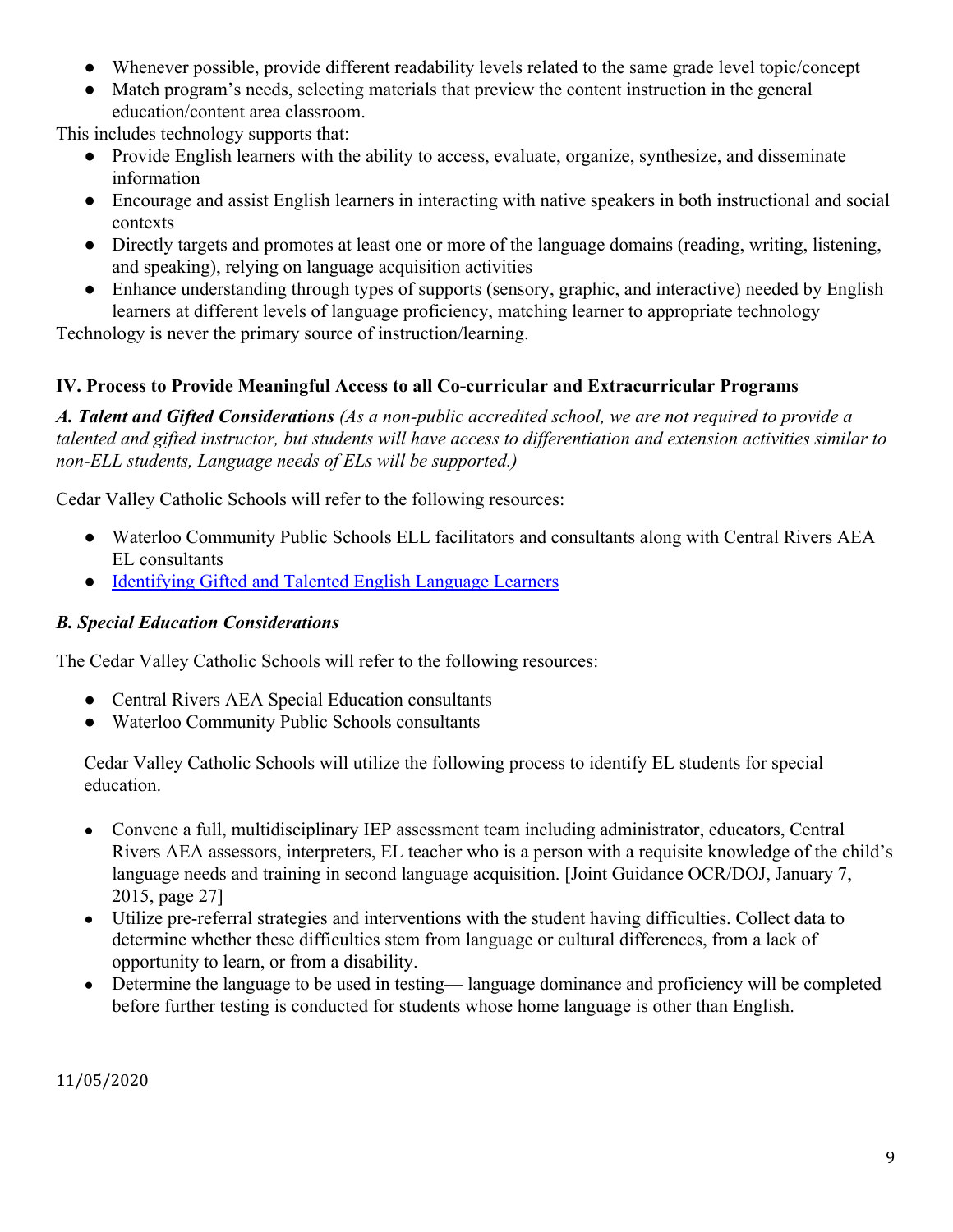- Conduct a tailored, appropriate assessment of the child and environment utilizing unbiased, appropriate instruments combined with other sources of information (observations, interviews) from a variety of environments (school, home, community) to produce a multidimensional assessment.
- Students dually identified for special education and EL services will receive direct instruction by an ESL endorsed ELL teacher and, as specified in the EL student's Individual Education Plan, by a certified special education teacher. The services will be delivered in the same manner as defined in the EL student's Individual Education Plan. The EL teacher will support the special education teacher with the language needs of the EL students.

# *C. Process in place for identifying and serving ELs in any other district programs for which they are eligible*

- 1. The Waterloo Community Public School District (in meaningful consultation with Cedar Valley Catholic Schools) makes decisions regarding supplemental services that are appropriate to the needs of the learner and goals of instructional programs including Title 1 services, Reading Skills Program, career and technical education programs, counseling services, and Advanced Placement.
	- a. EL students are identified for these programs using the same procedures and processes as for all Cedar Valley Catholic Schools non-EL students. The EL teacher, who is a person with a requisite knowledge of the child's language needs and training in second language acquisition, will be included in the identification process.
	- b. Cedar Valley Catholic Schools district ensures ELs language needs are supported within these programs through language supports, vocabulary development, differentiation in access to accommodations. This will be provided by staff, including the LIEP teachers and program instructor.
- 2. Communication regarding participation in these programs and eligibility are provided to parents and students in the language most easily understood.
- 3. CVCS EL teachers (Alaine Brucher, Columbus Catholic High School 9<sup>th</sup>-12th EL Teacher; Rachel Dickinson, Blessed Maria Assunta Pallotta Middle School 6th-8th EL teacher; Erica Feldmann, Saint Edward K-5<sup>th</sup> EL Teacher; Cyndi Bowser, Saint Edward K-5<sup>th</sup> EL Teacher) are involved in the data review for placement in all programs including Title I, Reading Skills Program, career and technical programs, counseling, and Advanced Placement.

# *D. Process in place for identifying and serving ELs in extracurricular activities*

- 1. Extra curricular activities are available to all students. Cedar Valley Catholic Schools will consider proficiency levels and take into account cultural considerations to provide access to and support of participation of EL students.
- 2. Communication regarding participation in extracurricular programs and eligibility will be provided to parents and students in the language most easily understood.

# **V. Ongoing, Embedded Level EL Professional Development for Staff who Deliver Instruction or Support the LIEP for ELs**

Cedar Valley Catholic Schools will provide ongoing, embedded professional development for those who deliver instruction or support the LIEPs. This includes all required staff as designated by the Iowa Department of Education for English Language Proficiency Standards: district and building administrators, ESL certified staff, content and classroom teachers and building support staff, including school counselors and specialists. During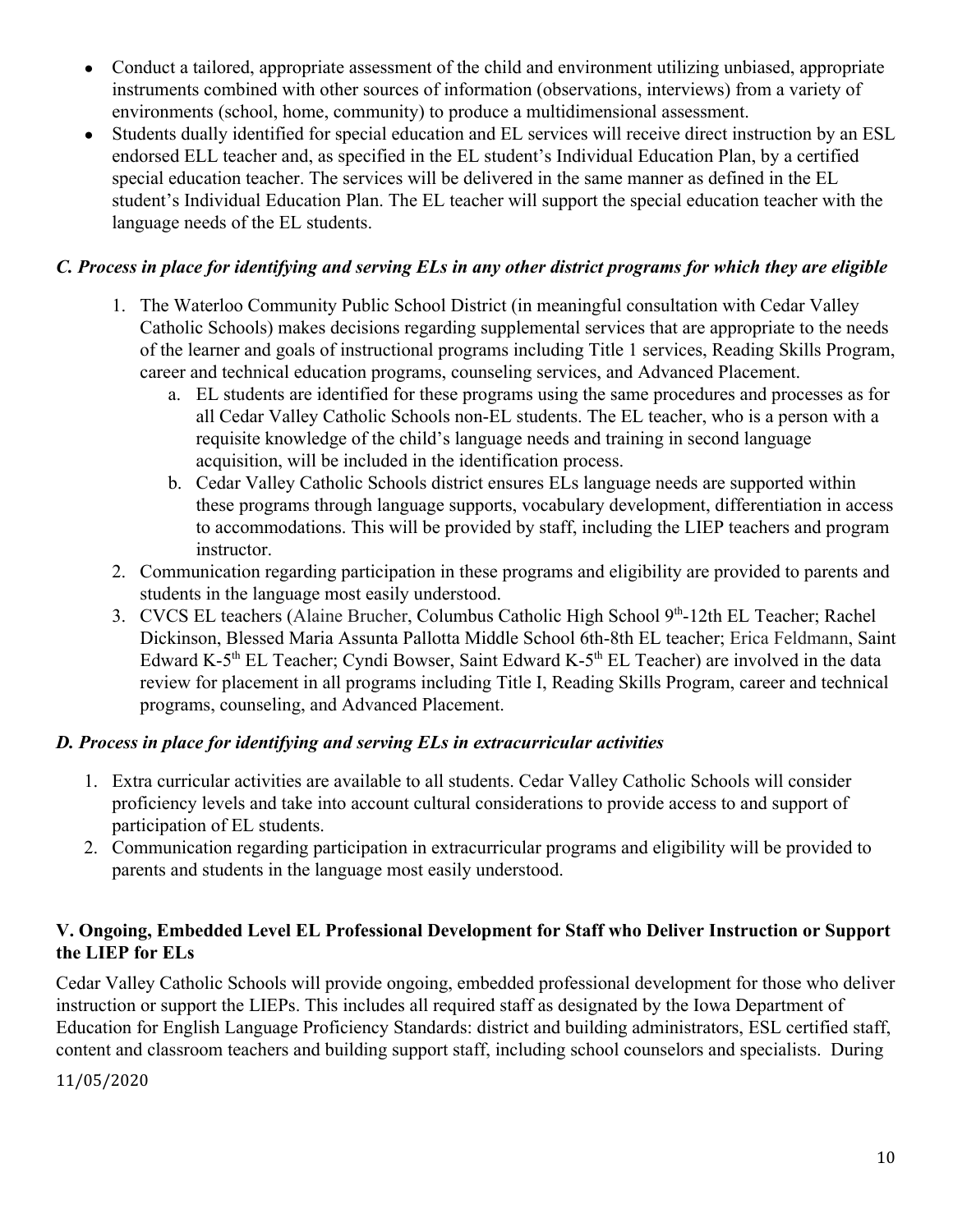the school year, all licensed staff providing services to ELs will complete all required training related to English Language learning, including the Director of Curriculum, Instruction and Assessment, district and building administrators, EL staff, school counselors, and classroom/content teachers. Certified staff members directly responsible for delivering the EL services and all CVCS certified staff, who have EL students in their general education classroom or content area classroom, are responsible for the completion of the Modules via AEA PD Online and take the associated brief quiz to document completion and content attainment, if this training has not been previously completed.

Certificates of completion from AEA PD online modules are used to identify documentation of training procedures used. Each site administrator (previously listed) is responsible for ensuring all certified staff members have completed this certification process. Certificates of completion will be stored in the personnel files.

Professional Development focusing on the implementation and evaluation of the English Language Proficiency (ELP) Standards will be provided to all CVCS certified staff members with facilitated discussions and collaborative learning activities Additional professional learning opportunities for all staff involved in the educational process of ELs, including paraprofessionals, will include Central Rivers AEA and Waterloo Community School System's EL professional development offerings along with other out-of-district professional development as it aligns with each site's needs assessment. A record of professional development will be maintained in personnel folders.

# **VI. Annual English Language Proficiency Assessment (ELPA 21)**

English Learners will be evaluated annually with a standardized English language instrument recommended by the State of Iowa. For this school year the state will be using the ELPA21 Summative Assessment to measure growth., Alaine Brucher, Columbus Catholic High School 9<sup>th</sup>-12th EL Teacher; Rachel Dickinson, Blessed Maria Assunta Pallotta Middle School 6th-8th EL teacher; Erica Feldmann, Saint Edward K-5<sup>th</sup> EL Teacher; Cyndi Bowser, Saint Edward K-5<sup>th</sup> EL Teacher, who are trained to score and administer the assessment, will administer the ELPA21 Summative Assessment during state-approved time framel. ELPA21 Summative Assessment is given on-site, on-site and remotely or remotely only, depending on if school is On-Site, Hybrid or Required Continuous Learning respectively. All students that have been identified as English Learners, including those students whose parents have waived/refused services, will be assessed.

#### *A. Annual Training*

- 1. Staff administering the ELPA21 Summative Assessment participate in training on an annual basis through the state determined training model.
- 2. A copy of the certification will be kept in the professional's personnel file

#### *B. Dissemination of Scores* –

1. EL teachers will share the results of the ELPA21 Assessments scores with the administrator upon receipt of the assessment scores.

2. Classroom teachers will receive information on assessment results for students they serve. EL teachers will share the results of the ELPA21 Assessment scores with the teacher upon receipt of the assessment scores.

3. ELPA 21 assessment scores are shared with parents upon receiving of student scores. These scores are shared through parent conferences or through mail with translation in language most easily understood. In addition, classroom teachers receive information on assessment results for students they serve. Teachers use this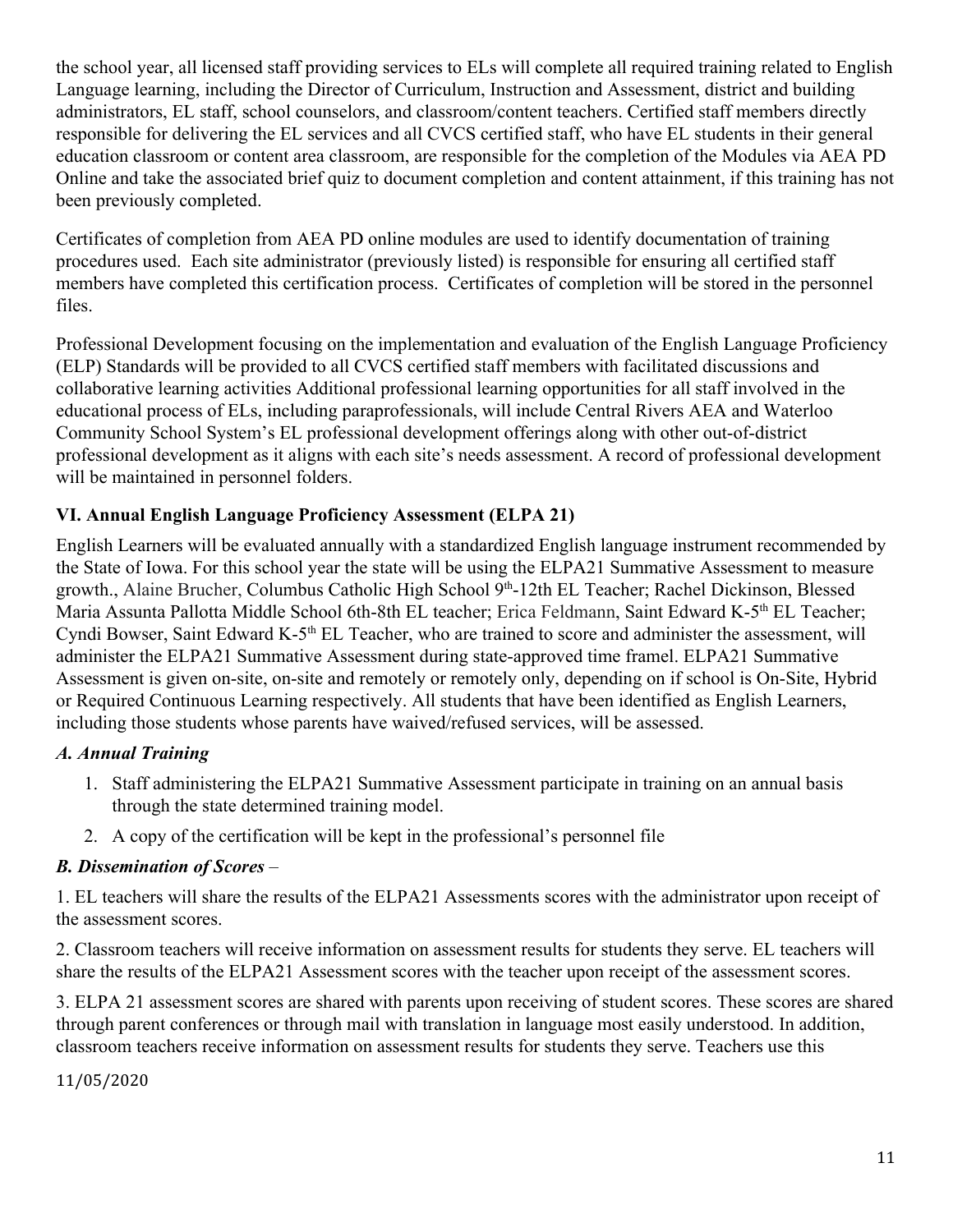information to adjust their instruction to meet the needs of the students' in the four identified areas in order to provide students with access to core instruction.

# C. *Appropriate Training for Interpretation of Results* –

The EL teachers participate in training on interpretation of results provided by the state and AEAs.

The building administrators (previously listed) are trained on interpretation of the ELPA21 assessment scores. The EL teachers provide this training.

The classroom/content teachers directly serving EL students are trained on interpretation of the ELPA21 assessment scores. The EL teachers will provide this training

# *D. Use of Assessment Results*

1. Teachers of EL students will receive information about their students' English proficiency levels along with information on appropriate best practice instructional practices and accommodations at the beginning of each school year by the LIEP teacher or administrator. Teachers use this information to adjust their instruction and assessments to meet the students' level in the four identified areas in order to provide students with access to core instruction and guiding students to meet grade-level ELP standards.

2. EL teachers use test results to determine the level and frequency of services and EL needs.

3. All students at Emerging and Progressing Levels based on the ELPA21 Summative Assessment or qualify based on the ELPA21 Screener receive direct instruction provided by the LIEP teacher. Direct instruction is provided on-site, on-site and remotely or remotely only, depending on if school is On-Site, Hybrid or Required Continuous Learning respectively.

4. ELPA 21 assessment results will be considered in determining future staffing and services.

# **VII. LIEP Exit Criteria and Procedures**

# *A. Exit Criteria*

The student: Achieves the required score for proficiency on ELPA21

Utilizing exit criteria defined above, the certified EL teachers along with the building administrators (listed previously) will determine exit status for EL students on an annual basis. The decision will be documented in the student's cumulative folder.

# *B. LIEP Exit Procedures*

- 1. EL's are exited from the LIEP program only during the allowable window (from the distribution date of the ELPA21 scores and October 1) after ELPA21 Summative Assessment results are received.
- 2. Parents are notified of this change in status via a letter mailed home in language most understandable to parents/families (Form: English Language Development Program - Exit Letter Form B-signature required).
- 3. Tanya Cutsforth, Operations and Human Resource Director, is responsible for entering data, changing student coding to "exited" in PowerSchool.
- 4. Students exited from the program will be monitored for two-years by Alaine Brucher, Columbus Catholic High School 9<sup>th</sup>-12th EL Teacher; Rachel Dickinson, Blessed Maria Assunta Pallotta Middle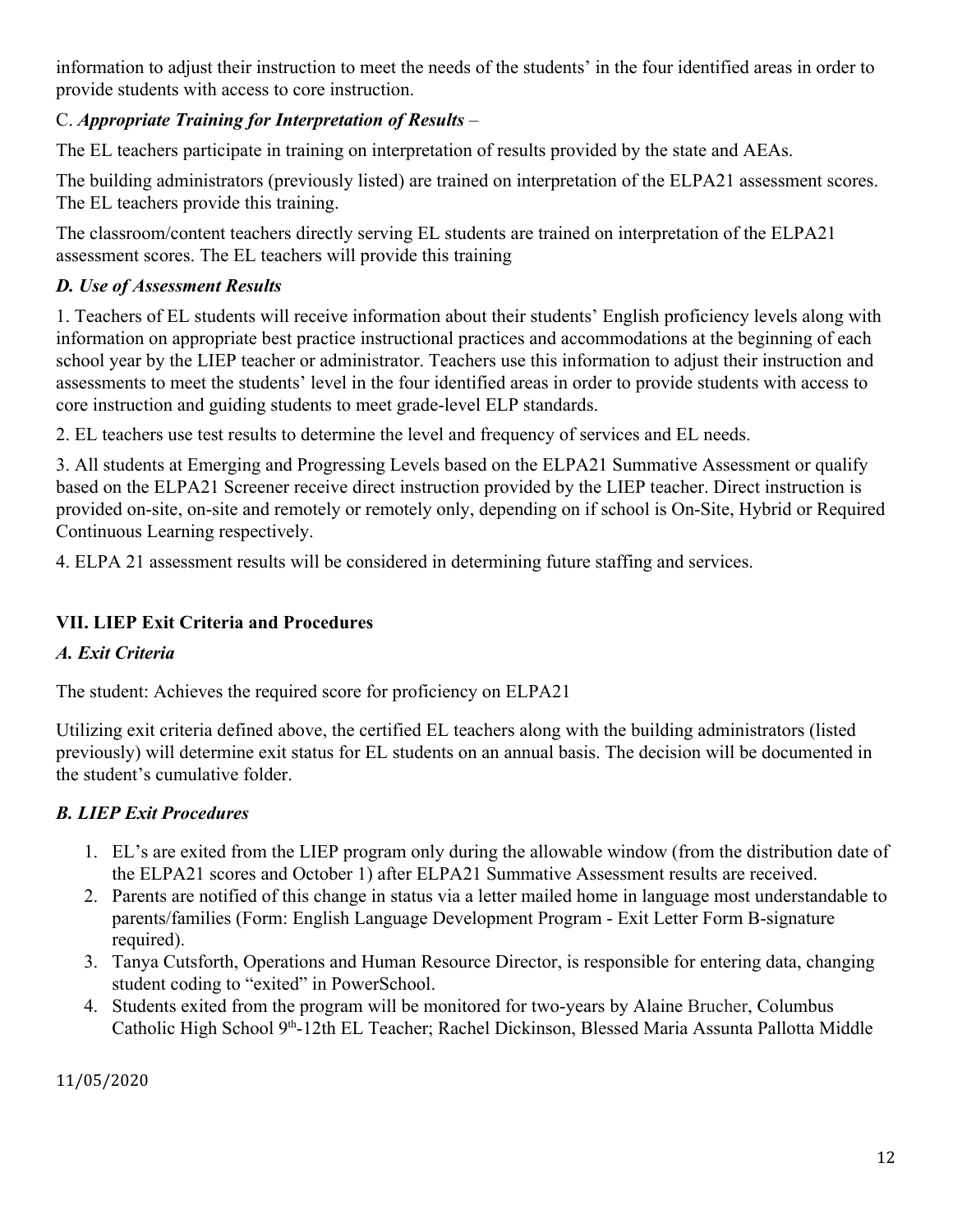School 6th-8th EL teacher; Erica Feldmann, Saint Edward K-5<sup>th</sup> EL Teacher; Cyndi Bowser, Saint Edward K-5<sup>th</sup> EL Teacher.

# **VIII. Monitoring Procedures**

# *A. Monitoring Procedures*

Alaine Brucher, Columbus Catholic High School 9<sup>th</sup>-12th EL Teacher; Rachel Dickinson, Blessed Maria Assunta Pallotta Middle School 6th-8th EL teacher; Erica Feldmann, Saint Edward K-5<sup>th</sup> EL Teacher; Cyndi Bowser, Saint Edward K-5<sup>th</sup> EL Teacher are responsible for monitoring student academic growth each semester through analysis of test data including classroom assessments, (including FAST (K-6<sup>th</sup>), Iowa Statewide Assessment of Student Progress along with ACT for EL students who take these assessments). Communication and input from classroom/content teachers is part of this process. These teachers are responsible for communicating these results to the building site administrators.

Students that have exited the LIEP program at a Cedar Valley Catholic Schools site will continue to be monitored for a minimum of two years (or according to ESSA requirements). The Lau Leadership Team will document this review and determine based on this review, if students need continued monitoring, has successfully completed required monitoring or needs to be considered for re-entry into LIEP due to needs. Alaine Brucher, Columbus Catholic High School 9th-12th EL Teacher; Rachel Dickinson, Blessed Maria Assunta Pallotta Middle School 6th-8th EL teacher; Erica Feldmann, Saint Edward K-5<sup>th</sup> EL Teacher; Cyndi Bowser, Saint Edward K-5<sup>th</sup> EL Teacher keep record of this documentation and the forms will be kept in student's cum folder. At the end of the year, the student's status will be documented in PowerSchool, entered by Tanya Cutsforth, Operations and Human Resource Director.

# *B. Re-entry Procedures*

1. Students can only be re-entered based on proof of non-proficiency in a language domain area as indicated by the ELPA21 Dynamic Screener (or another standardized English proficiency assessment).

2. Parental notification will be provided in an understandable and uniform format, and to the extent practicable, in a language that the parents can understand. (Form:TransACT English Learner Program Placement (Required-Meets ESSA Requirements)

At Cedar Valley Catholic Schools, Alaine Brucher, Columbus Catholic High School 9th-12th EL Teacher; Rachel Dickinson, Blessed Maria Assunta Pallotta Middle School 6th-8th EL teacher; Erica Feldmann, Saint Edward K-5<sup>th</sup> EL Teacher; Cyndi Bowser, Saint Edward K-5<sup>th</sup> EL Teacher ensure this work is completed. A copy of the notice is kept in the student's cumulative folder.

# **IX. LIEP Evaluation**

Tom Novotney, Cedar Valley Catholic Schools Chief Administrator and Columbus Catholic High School Principal; Aaron Ferrie, Blessed Maria Assunta Pallotta Middle School Principal; Aaron Becker, Saint Edward Principal and Director of Elementary Programs are responsible for facilitating the LIEP team-based evaluation process at their assigned site. The Lau Leadership team evaluates the LIEP program on an annual basis. The team responds to district data when planning for EL instruction in Core classes and in English language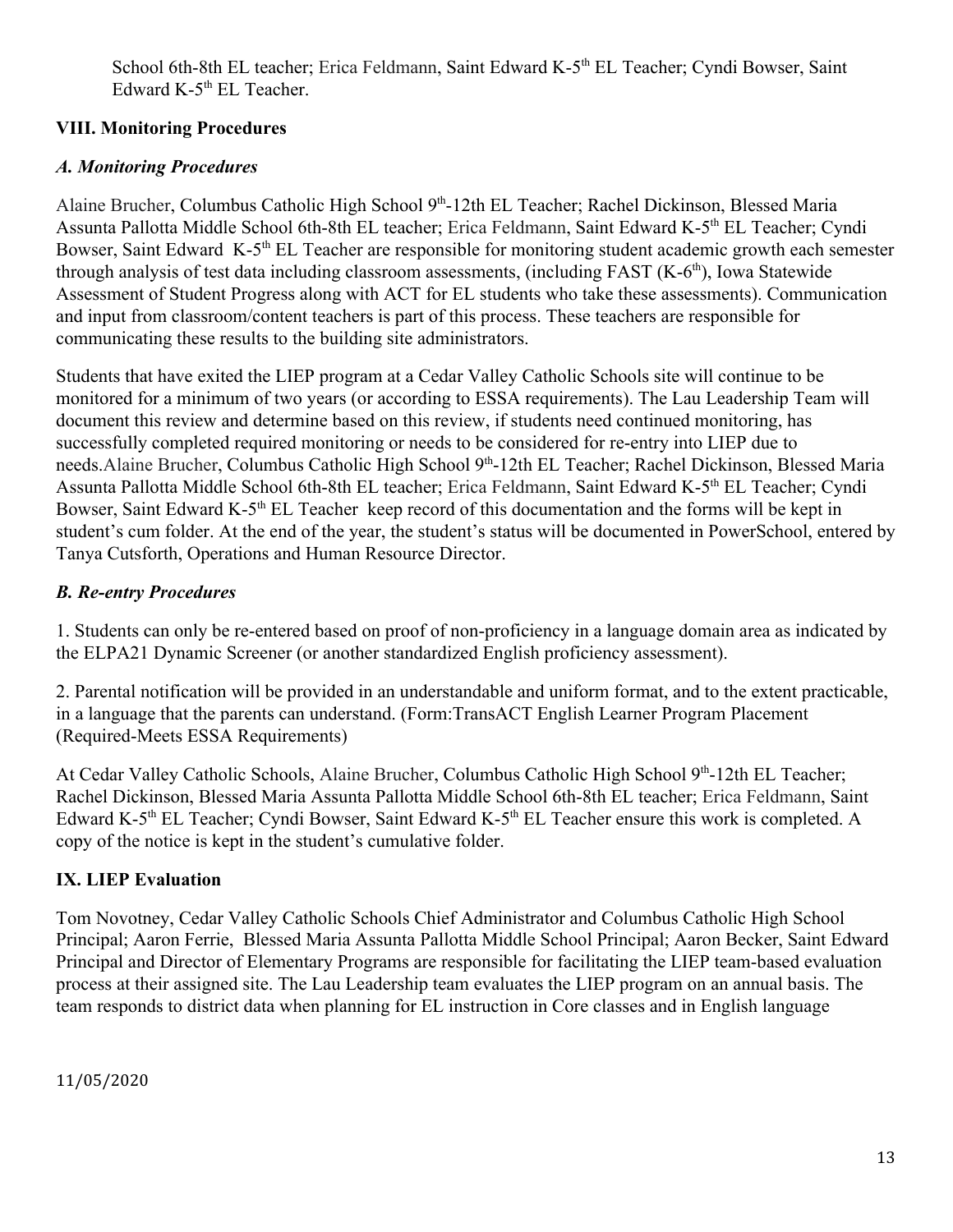development. This data is used to evaluate the impacts on future programming and services for ELs..The program evaluation is based on the following criteria:

#### *LIEP Goals*

#### **Long and Short Range Goals:**

Academic Goal:

Long-Range Goal for Academic Goal: Five percent increase in the percentage of English Learners who are proficient or above, based on the *Iowa Statewide Assessment of Student Progress* third through twelfth grade English Language Arts Total Achievement Level, within the next five years (2019-2020 School Year to 2024-2025 School Year).

2019-2020 Results: ISASP ELA Achievement Level: 29% of CVCS EL were proficient.

Short-Range Goal:

ISASP ELA Achievement Level: 30% of CVCS EL will be proficient.

#### English Language Acquisition Goal:

Long-Range Goal for English Language Proficiency: Five percent increase in the percentage of English Learners who are proficient , based on the ELPA21 Summative Assessment results, within the next five years (2017-2018 School Year to 2021-2022 School Year).

| 2016-2017 Results: | ELPA21 Summative Assessment: 1.6% of CVCS EL were proficient.  |
|--------------------|----------------------------------------------------------------|
| 2017-2018 Results: | ELPA21 Summative Assessment: 15.6% of CVCS EL were proficient. |
| 2018-2019 Results: | ELPA21 Summative Assessment: 20% of CVCS EL were proficient.   |
| 2019-2020 Results: | ELPA21 Summative Assessment: 17% of CVCS EL were proficient.   |

#### Short Range Goal for 2019-2020:

ELPA21 Summative Assessment: 18% of CVCS EL will be proficient.

In addition, staff input, parent and student input, LIEP enrollment, courses/programming, co-curricular and extracurricular involvement by ELs, and percentage of ELs who exit from LIEP services are part of the evaluation process.

- 1. Result data is used by the Lau Leadership team to design and implement future programming and services for ELs, focused on improving English Language instruction and increasing English language development, including:
	- a. Professional development
	- b. Adjustment of the LIEP
	- c. Staffing
	- d. Teacher scheduling
	- e. Curricular needs, including LIEP and supplemental classroom materials and resources
	- f. Meeting individual ELs needs
- 2. Title III assurances will be reviewed and completed through the CASA. Tom Novotney, Chief Administrator of Cedar Valley Catholic Schools, signs English Learner Assurances in CASA.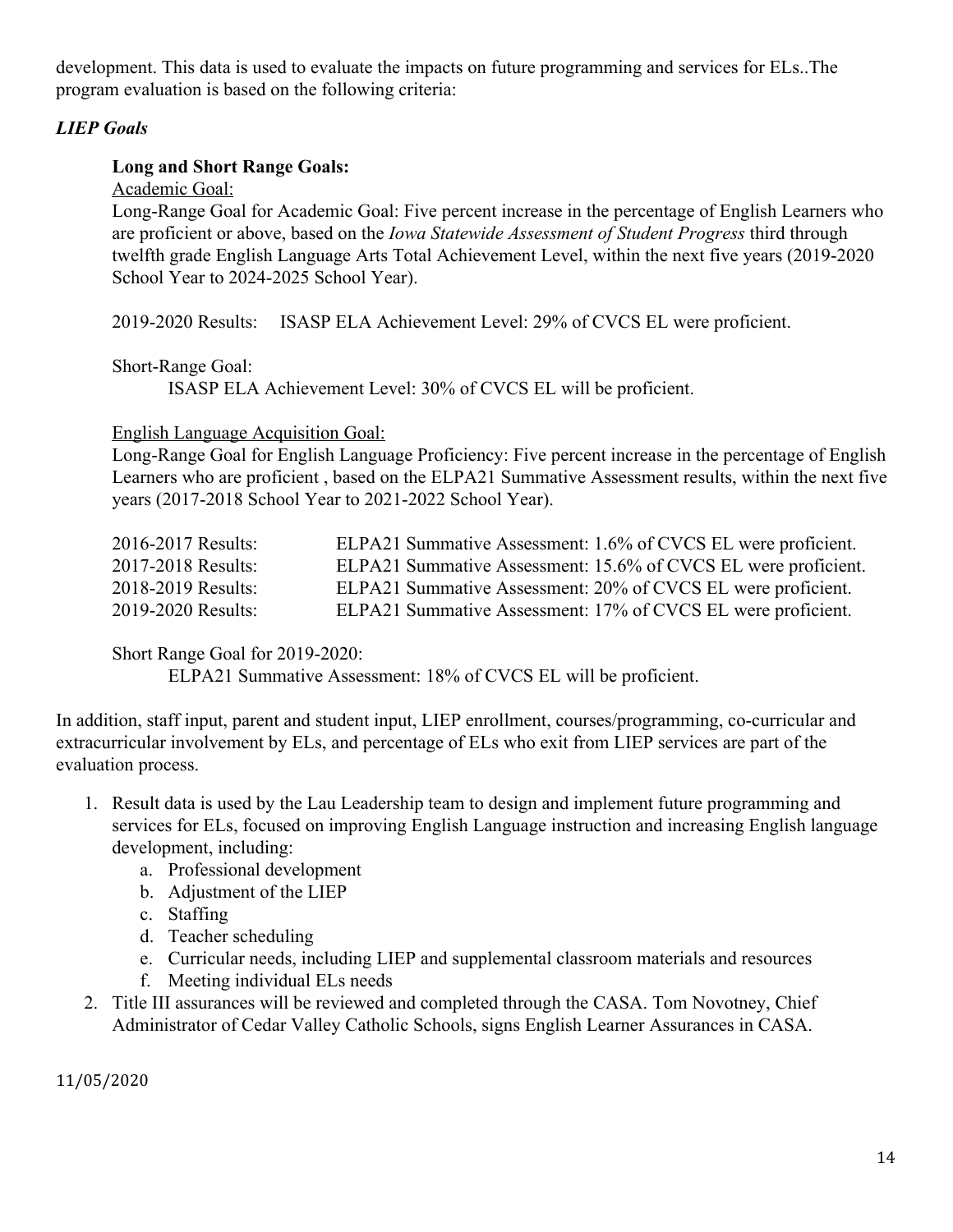# **Appendix A**

#### **The Department of Justice and Office of Civil Rights Joint Guidance Document Letter to Districts from the U.S. Department of Justice:**

[http://www2.ed.gov/about/offices/list/ocr/letters/colleague-el 201501.pdf](https://www2.ed.gov/about/offices/list/ocr/letters/colleague-el-201501.pdf)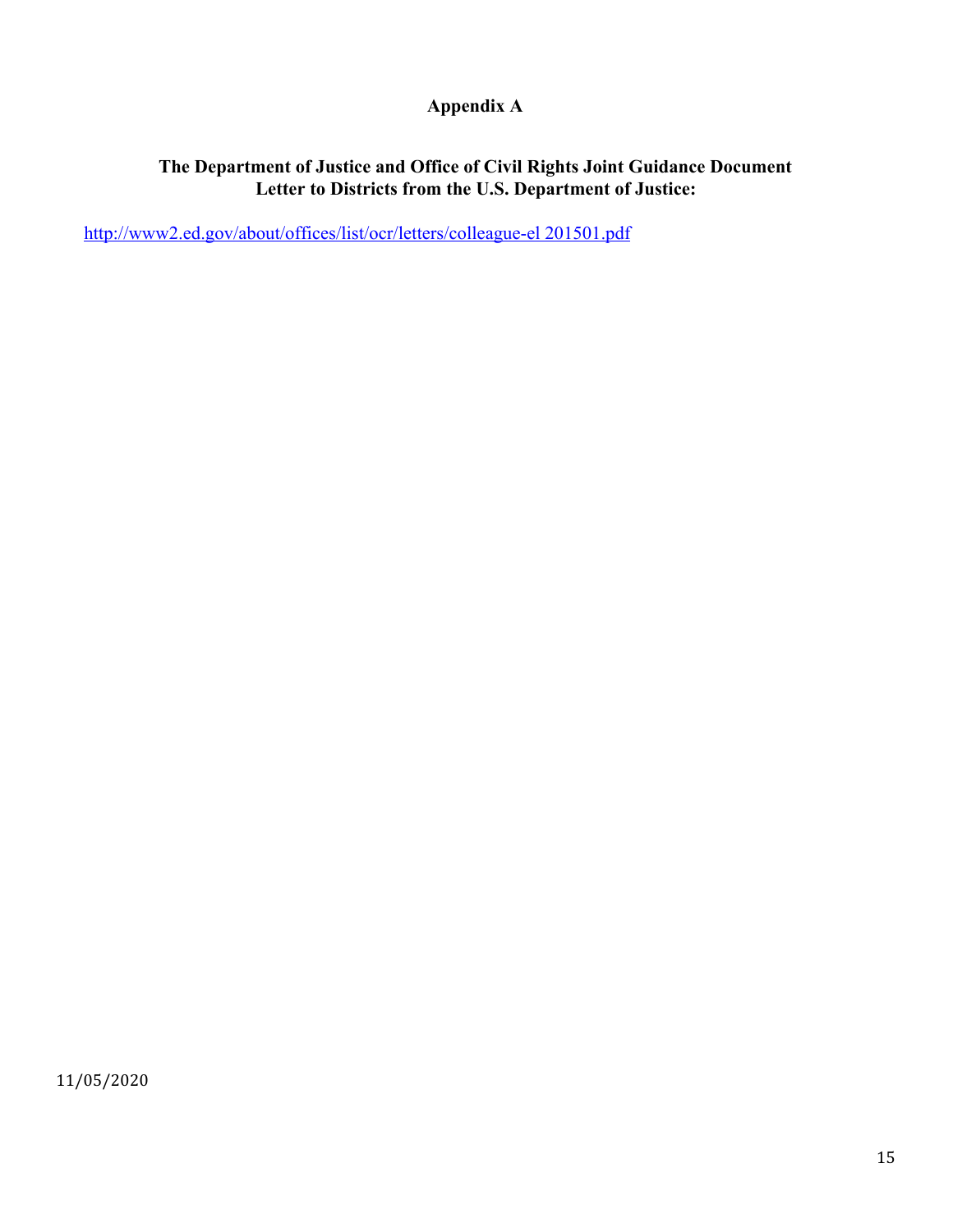#### **Appendix B Description of LIEP Models**

- **Newcomer Program:** *Newcomer programs are separate, relatively self-contained educational interventions designed to meet the academic and transitional needs of newly arrived immigrants; typically, students attend these programs before they enter more traditional programs (e.g., English Language Development programs or mainstream classrooms with supplemental ESL instruction).*
- **Sheltered Instruction:** *An instructional approach used to make academic instruction in English understandable to ELs. In the sheltered classroom, teachers use physical activities, visual aids, and the environment to teach vocabulary for concept development in mathematics, science, social studies, and other subjects. An approved LIEP model using sheltered instruction must include direct instruction by an ESL endorsed teacher.*
- **English as a Second Language (ESL):** *A program of techniques, methodology, and special curriculum designed to teach ELs English language skills, which may include listening, speaking, reading, writing, study skills, content vocabulary, and cultural orientation. Further, ESL instruction is usually in English with little use of native language.*
- **Dual Language Program:** *Also known as two-way, or developmental, the goal of these bilingual programs is for students to develop language proficiency in two languages by receiving instruction in English and another language in a classroom that is usually comprised of half native English speakers and half native speakers of the other language.*
- **Other Bilingual Program:** *Bilingual education refers to approaches in the classroom that use the native language of English language learners (ELs) for instruction*. <http://www.nabe.org/BilingualEducation>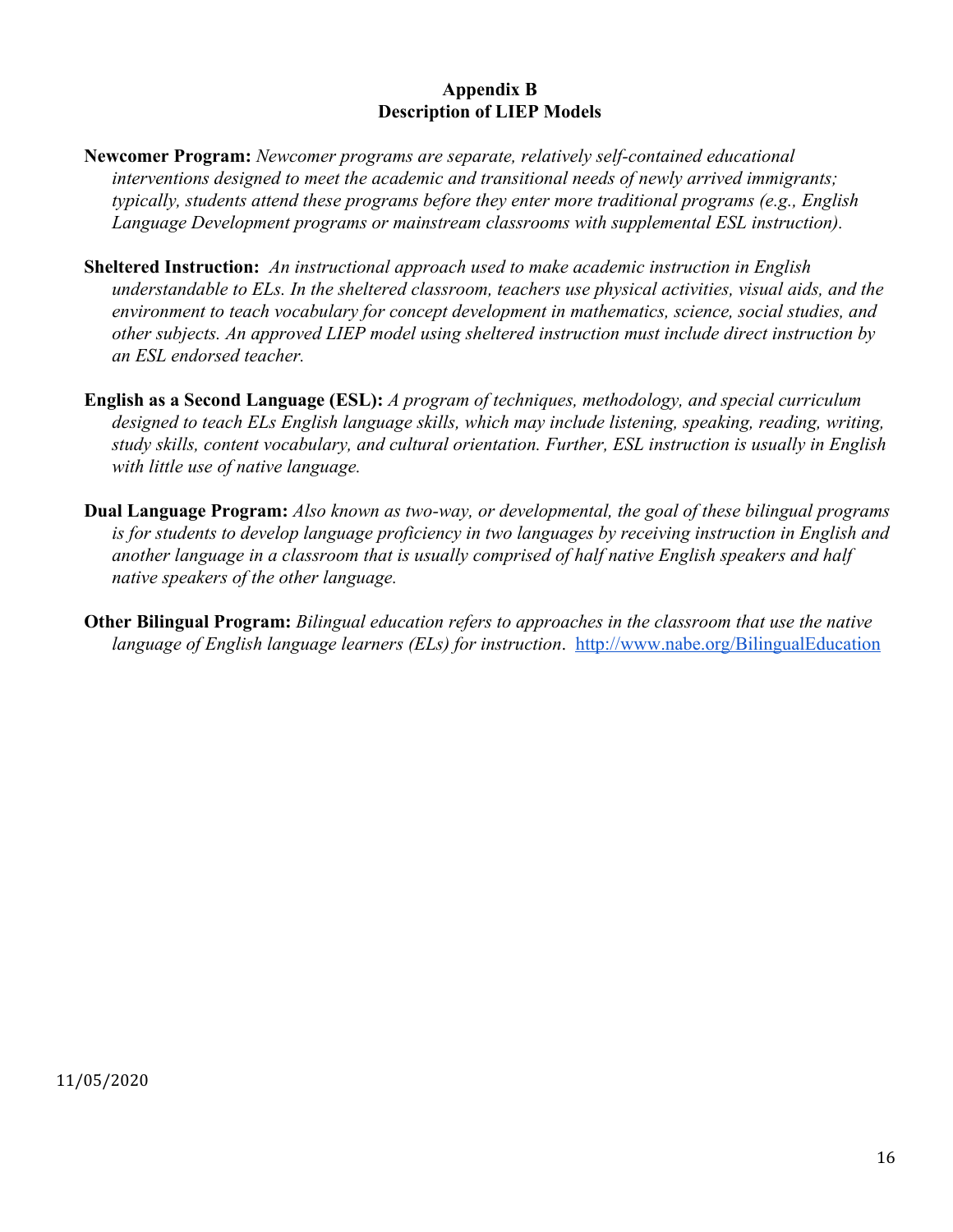# **Appendix C**

# **[TransACT.com Documents](https://drive.google.com/drive/u/0/folders/1T1QAs9WkSSShK0B7h0XxNyFrWDeegCIR)**

**[Home Language Survey – IA](https://www.transact.com/login):** Includes second page for race and ethnicity

**Notice of Program Placement with Program Descriptions**: Notification that student was screened based on Home Language Survey-IA and reports initial placement or students who don't qualify

**[Program Exit Letter – B](https://www.transact.com/login)[:](https://www.transact.com/login)** Students who are eligible to exit services

**[English Learner Program Placement \(Required - Meets ESSA Requirements](https://www.transact.com/login)**[\):](https://www.transact.com/login) Initial, annual and re-entry placement notification

**[Request for Change in Program Participation](https://www.transact.com/login):** Waive or withdraw ELL/bilingual services

#### **[Explanation of Consequences for not Participating in English Learner Program:](https://www.transact.com/login)**

 a. describes compliance with *Civil Rights law* that requires districts to provide services that will help the child attain English proficiency and access academic content by placing the responsibility onto the child's classroom and/or content area teacher(s), and

b. informs parents that the child still participates in the ELPA21 until they meet exit criteria.